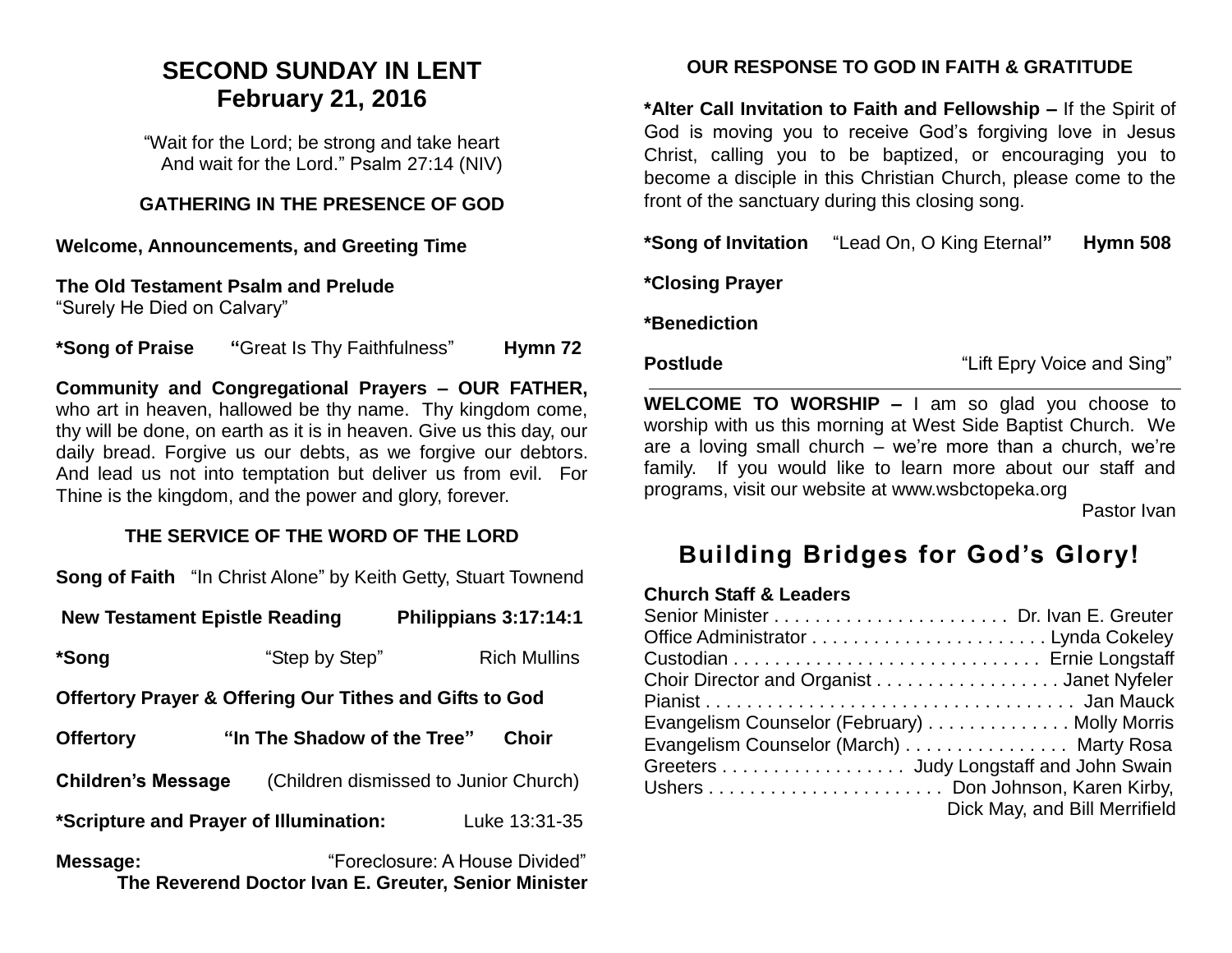# **In our Thoughts and Prayers**

# **Medical Concerns:**

*Jane Baker Mark Calloway Mark Calloway Jr Albert Carpenter Bradley Carpenter Harry Carpenter Russ Hunter Reg Kirby Etta Landis Madeleine Martinson Gil McCurdy Becky Poe Brian Roach Elma Tschantz*





# **Church Concerns:**

*Pray for Pastor Ivan and our Church Leaders Pray for all our shut-ins Pray for our youth*

# **Praises:**

*For God's continued work in and through West Side Baptist Church* 

*West Side Baptist Church An American Baptist Church of the Central Region American Baptist Church USA www.abc-usa.org*

Welcome to **West Side Baptist Church** 

# **WEST SIDE BAPTIST CHURCH**

1008 SW Fourth Street | Topeka, KS 66606 Phone: (785) 233-4241 │ [office@wsbctopeka.org](mailto:office@wsbctopeka.org) www.wsbctopeka.org